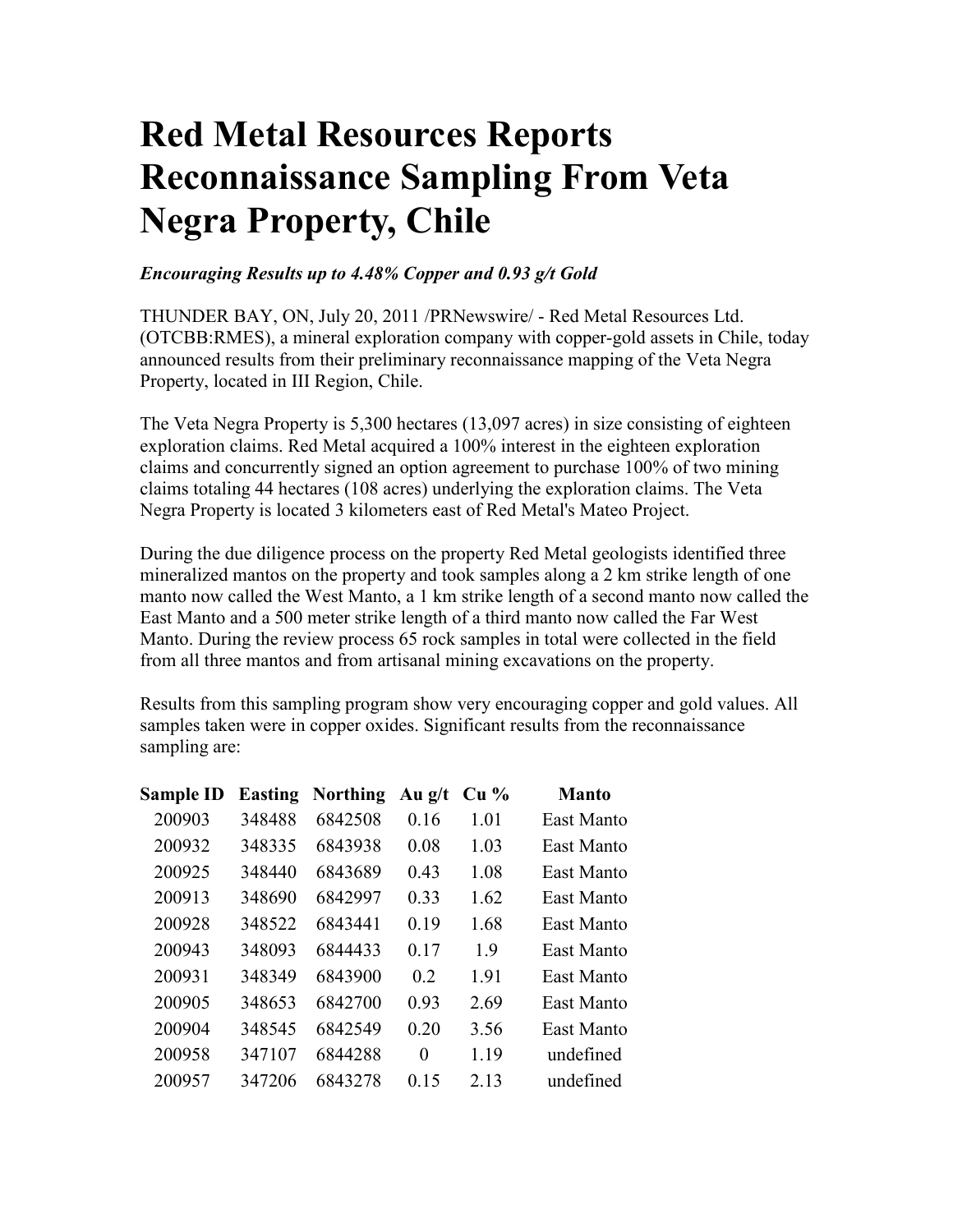| 200908 | 348644 | 6841365 | 0.33 | 4.48  | undefined      |
|--------|--------|---------|------|-------|----------------|
| 200961 | 346021 | 6843847 | 0.07 | 1.87  | Far West Manto |
| 200939 | 347947 | 6843726 | 0.35 | 1 1 1 | West Manto     |
| 200921 | 348146 | 6843366 | 0.59 | 1 25  | West Manto     |
| 200924 | 348183 | 6843307 | 0.19 | 13    | West Manto     |
| 200937 | 348068 | 6843553 | 0.92 | 1 75  | West Manto     |
| 200911 | 347927 | 6843510 | 0.14 | 1.84  | West Manto     |
| 200938 | 348004 | 6843660 | 0.09 | 2.09  | West Manto     |

Veta Negra is approximately a 45 minute drive from the city of Vallenar with major road access, power and water supply close by. The property lies in the Cretaceous Cerrillos Formation composed of andesites, conglomerates and arenites. The mantos identified on surface now are mineralized andesite beds with associated iron oxide alteration.

## **Veta Negra Property Highlights**

The Veta Negra Property lies in the Cretaceous Cerrillos Formation, an epiclastic and volcaniclastic sequence of fluvial conglomerates and sandstones of volcanic origin and freshwater limestones all overlain by volcanic breccias and lava flows. The mineralized mantos identified on surface are of variable widths averaging six meters with significant iron oxide, silica, epidote, chlorite and tourmaline alteration with copper mineralization comprised of chrysocolla, a copper oxide.

Caitlin Jeffs, P.Geo., president of Red Metal, said, "Initial sampling results are encouraging and confirm the potential to locate additional copper and gold mineralization at Veta Negra and we look forward to intensifying our exploration activities."

Michael Thompson, P. Geo., vice president of exploration for Red Metal, the project's Qualified Person as defined in NI 43-101, has reviewed and approved the contents of this news release.

## **About Red Metal Resources Ltd.**

Red Metal Resources is a mineral exploration company focused on aggressive growth through acquiring, exploring and developing copper-gold assets in Chile. Our projects are located in the prolific Candelaria iron oxide copper-gold (IOCG) belt of Chile's coastal Cordillera, host to Freeport-McMoRan's Candelaria Mine and Anglo American's Mantoverde Mine. Red Metal is a fully reporting US public company quoted on the OTCBB under the symbol RMES. For more information, visit www.redmetalresources.com.

Except for the statements of historical fact, the information contained herein is of a forward-looking nature. Such forward-looking information involves known and unknown risks, uncertainties and other factors that may cause the actual results, performance or achievement of the company to be materially different from any future results,